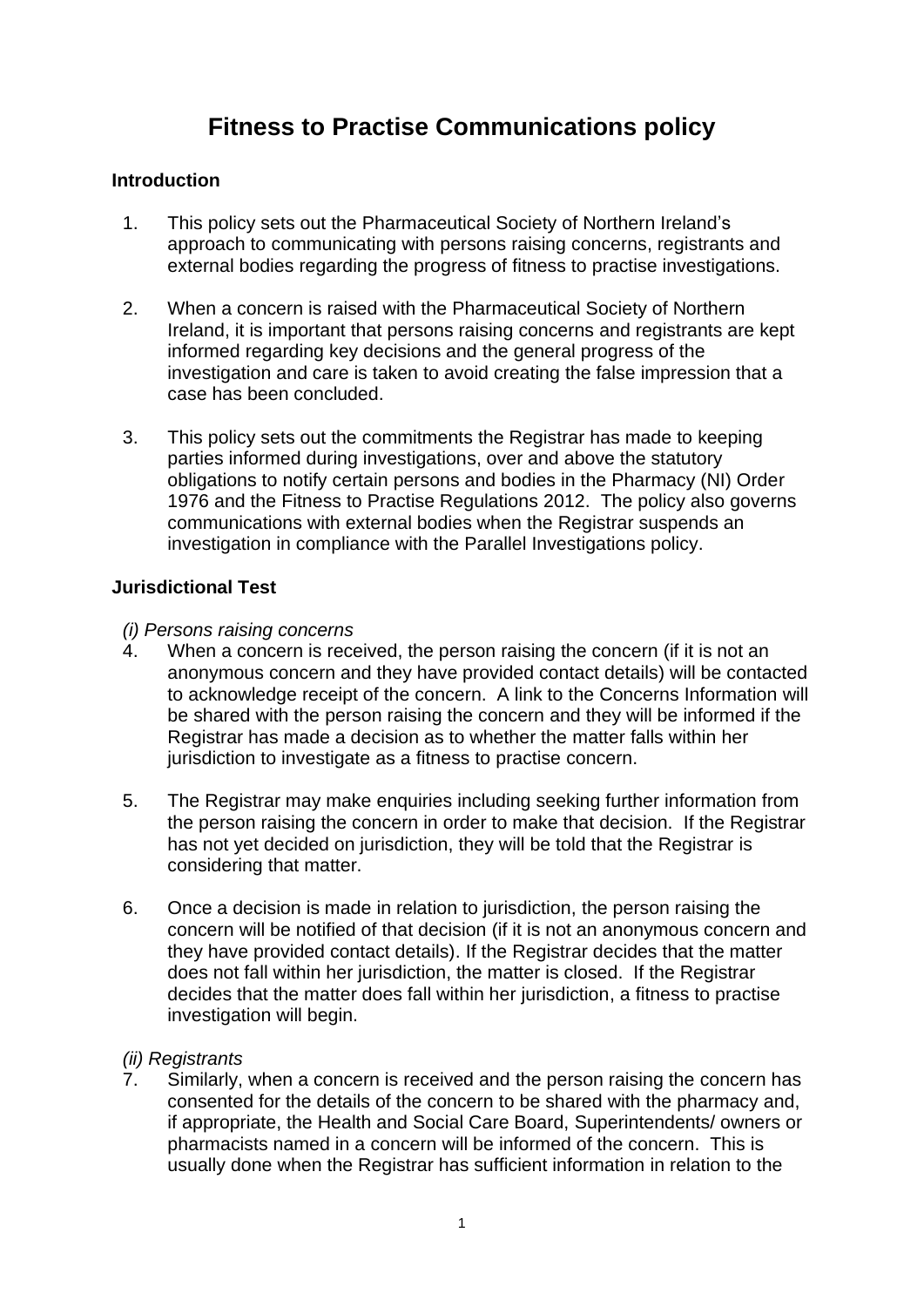concern to put it to the registrant(s). The Information leaflet for registrants will be shared with the registrant(s) and they will be informed if the Registrar has made a decision as to whether the matter falls within her jurisdiction to investigate as a fitness to practise concern.

- 8. The Registrar may make enquiries including seeking further information from the registrant(s) in order to make that decision. If the Registrar has not yet decided on jurisdiction, they will be told that the Registrar is considering that matter.
- 9. Once a decision is made in relation to jurisdiction, the registrant(s) will be notified of that decision. If the Registrar decides that the matter does not fall within her jurisdiction, the matter is closed. If the Registrar decides that the matter does fall within her jurisdiction, a fitness to practise investigation will begin.

# **Fitness to practise investigation**

#### *(i) Persons raising concerns*

- 10. At the beginning of a fitness to practise investigation, the person raising the concern (if it is not an anonymous concern and they have provided contact details) will be informed that the Registrar has decided that the matter falls within her jurisdiction to investigate as a fitness to practise concern. They will also be informed, at that time, that the Registrar will update them in relation to any significant developments in the case and will communicate with them at least every 3 months regarding the progress of the investigation, unless they have requested more frequent updates in writing.
- 11. If the Registrar's investigation is suspended in compliance with the Parallel Investigations policy, the person raising the concern (if it is not an anonymous concern and they have provided contact details) will be informed of the suspension and updates will be sought each month from the external body carrying out the investigation.

#### *(i) Registrant(s)*

- 12. At the beginning of a fitness to practise investigation, the **registrants(s)** will be informed that the Registrar has decided that the matter falls within her jurisdiction to investigate as a fitness to practise concern. They will also be informed, at that time, that the Registrar will update them in relation to any significant developments in the case and will communicate with them at least every 3 months regarding the progress of the investigation, unless they have requested more frequent updates in writing.
- 13. If the Registrar's investigation is suspended in compliance with the Parallel Investigations policy, the registrant(s) will be informed of the suspension and updates will be sought each month from the external body carrying out the investigation.